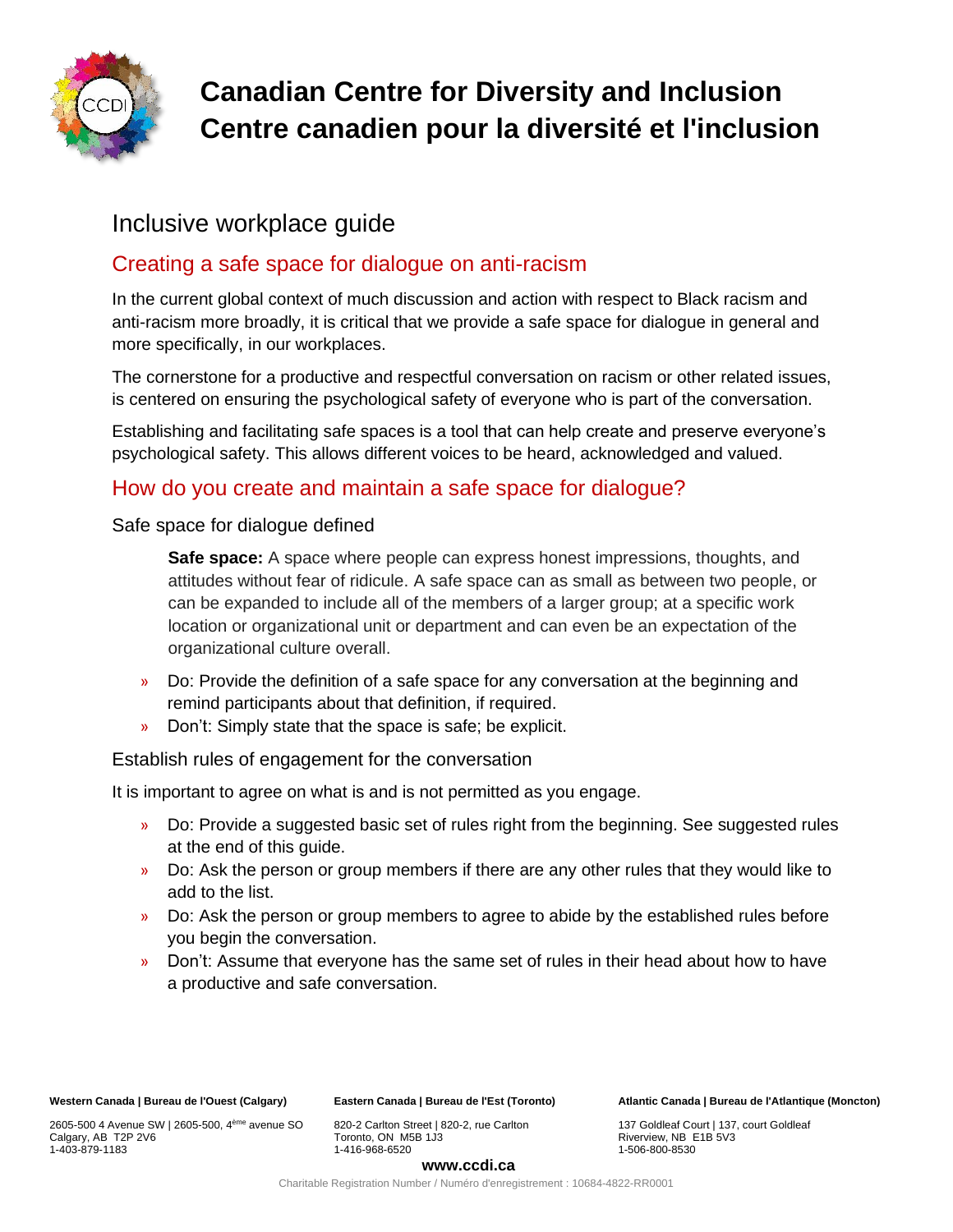

### Adopt an open mindset

A safe space demands that participants be open minded and attempt to empathize with others' feelings and attitudes, even those with whom they differ.

- » Do: Be prepared to entertain new ways of interpreting your work environment or new experiences, without judgment.<sup>i</sup>
- » Do: Actively listen and park the immediate urge to feel that you need to accept, agree or change your beliefs based on what you hear.
- » Don't: Try to convince others that your experience is the right experience. We are all "right", from our own perspective.

#### Acknowledge the impact of racism

As well as sexism, ethnocentrism, classism, heterosexism, ageism, antisemitism, and ableism on the lives of Canadians and that it is reflected in our workplaces.<sup>ii</sup>

- » Do: Educate yourself about the impact of racism in Canada on Black, Indigenous and persons of colour (BIPOC) by reading, watching or engaging in discussions online and with credible sources.<sup>iii</sup>
- » Do: Be sensitive about the extra psychological load that this may create for BIPOC employees in particular, and their friends and loved ones.
- » Do: Be prepared for BIPOC employees or colleagues to tell you that they do not want to discuss it or are not prepared to discuss it on your timeline.
- » Don't: Expect a BIPOC colleague to educate you or the group members on racism and anti-racism.
- » Don't: Assume a BIPOC colleague can, and is willing, to be the representative or to speak for an entire community that is extremely diverse.

#### Bring humility to the table

Remaining passive is no longer an option. Engaging in difficult or uncomfortable conversations is the new expectation. Sometimes you will make mistakes because you are human, and you don't know what you don't know.

- » Do: Be willing to admit you made a mistake or you got your facts wrong.
- » Do: State your commitment to learning more.
- » Do: Expect emotions to rise to the surface; yours own included.
- » Do: Say things like: "I can see that this has really impacted you."
- » Do: Offer the opportunity for each person to speak, or not, as they choose.
- » Don't: Perpetuate the idea that emotions have no place at the workplace.
- » Don't: State things like "I don't want to cry" or "you're being overly-sensitive or dramatic."
- » Don't: Minimize anyone's experience or allow the experience of privileged voices to dominate or become the focus.
- » Immediately focus on solutions; instead, state your commitment to be a part of developing sustainable solutions.

### Suggested rules of engagement to create a safe space for dialogue<sup>"</sup>

» Assume positive intent; we are all doing our best, to the best of our abilities, with the knowledge that we have.